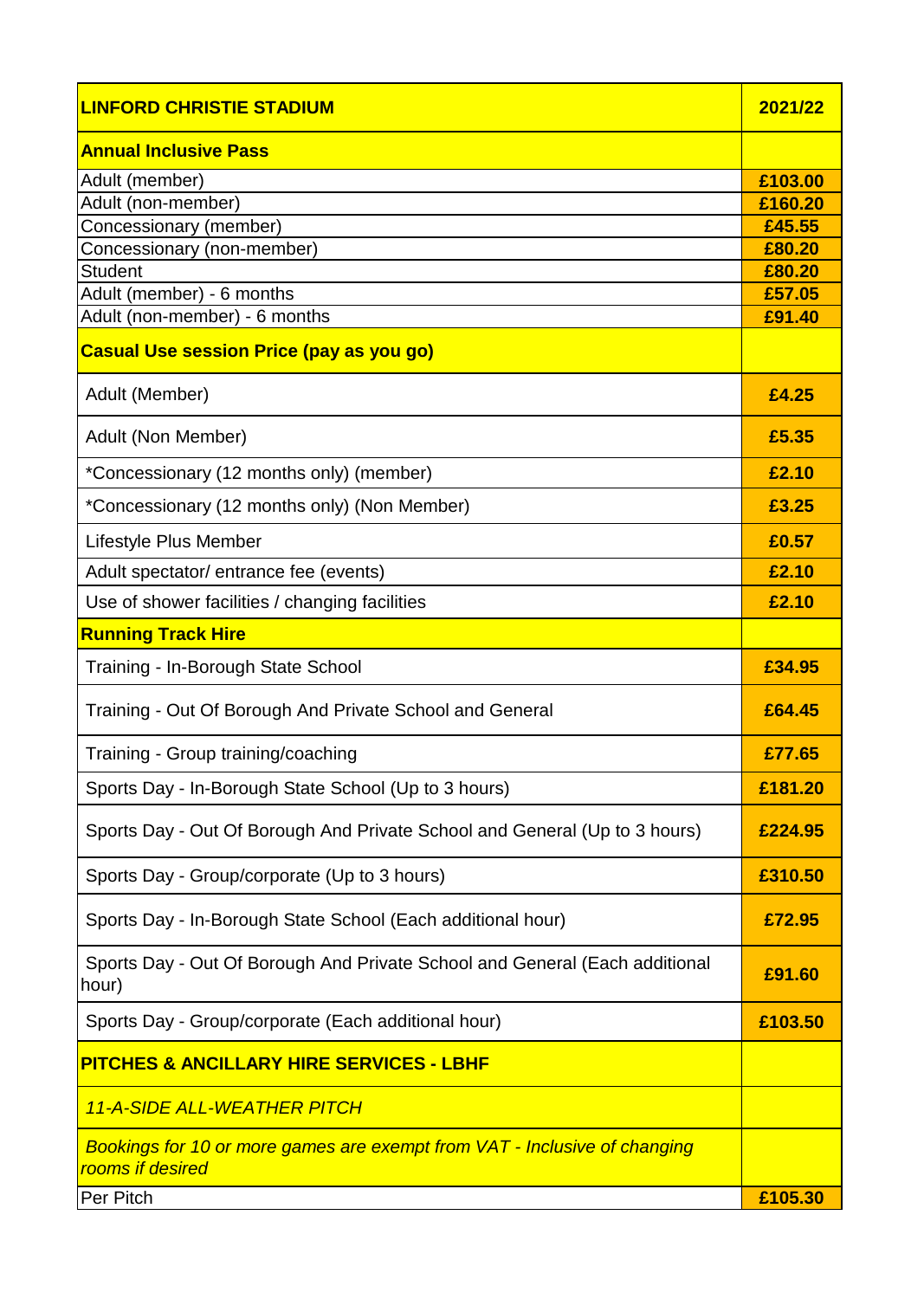| Per Pitch (off-peak 9am-5pm Monday-Thursday, all day Friday and weekends)                     | £66.05    |
|-----------------------------------------------------------------------------------------------|-----------|
| Per Pitch - In-Borough State School                                                           | £54.10    |
| Per Pitch - Out Of Borough And Private School                                                 | £70.80    |
| <b>5-A-SIDE ALL WEATHER PITCH</b>                                                             |           |
| Inclusive of changing rooms if desired                                                        |           |
| Per Pitch (Peark from 5pm onwards Monday-Thursday)                                            | £49.15    |
| Per Pitch (off-peak 9am-5pm Monday-Thursday, all day Friday and weekends)                     | £32.50    |
| Per Pitch - In-Borough State School                                                           | £28.00    |
| Per Pitch - Out Of Borough And Private School                                                 | £37.35    |
| <b>GRASS CENTRE PITCH</b>                                                                     |           |
| Bookings for 10 or more games are exempt from VAT - Inclusive of changing<br>rooms if desired |           |
| Centre Pitch Per Game Without Floodlighting                                                   | £122.55   |
| Centre Pitch Per Hour Without Floodlighting                                                   | £105.30   |
| Centre Pitch Per Hour Without Floodlighting - In-Borough State School                         | £72.95    |
| Centre Pitch Per Hour Without Floodlighting - Out-of-Borough & Private School                 | £105.30   |
| Centre Pitch Per Hour With Floodlighting                                                      | £134.85   |
| Centre Pitch Per Hour With Floodlighting - In-Borough State School                            | £84.95    |
| Centre Pitch Per Hour With Floodlighting - Out-of-Borough & Private School                    | £134.85   |
| Rugby Training Area - Top or Bottom                                                           | £44.45    |
| Rugby Training Area - Top or Bottom - In-Borough State School                                 | £42.95    |
| Rugby Training Area - Top or Bottom - Out-of-Borough & Private School                         | £53.75    |
| <b>BASEBALL BATTING CAGES</b>                                                                 |           |
| Per Cage                                                                                      | £16.90    |
| Per Cage - In Borough State School                                                            | £13.65    |
| Per Cage - Out Of Borough And Private School                                                  | £17.40    |
| <b>ROOMS / STORAGE HIRE</b>                                                                   |           |
| Community room - Hour                                                                         | £29.15    |
| Announcers box - Hour                                                                         | £29.15    |
| Changing room per team - Game                                                                 | £29.15    |
| Storage container - Annual                                                                    | £2,164.85 |
| Community room - School - Hour                                                                | £23.25    |
| Announcers box - School - Hour                                                                | £23.25    |